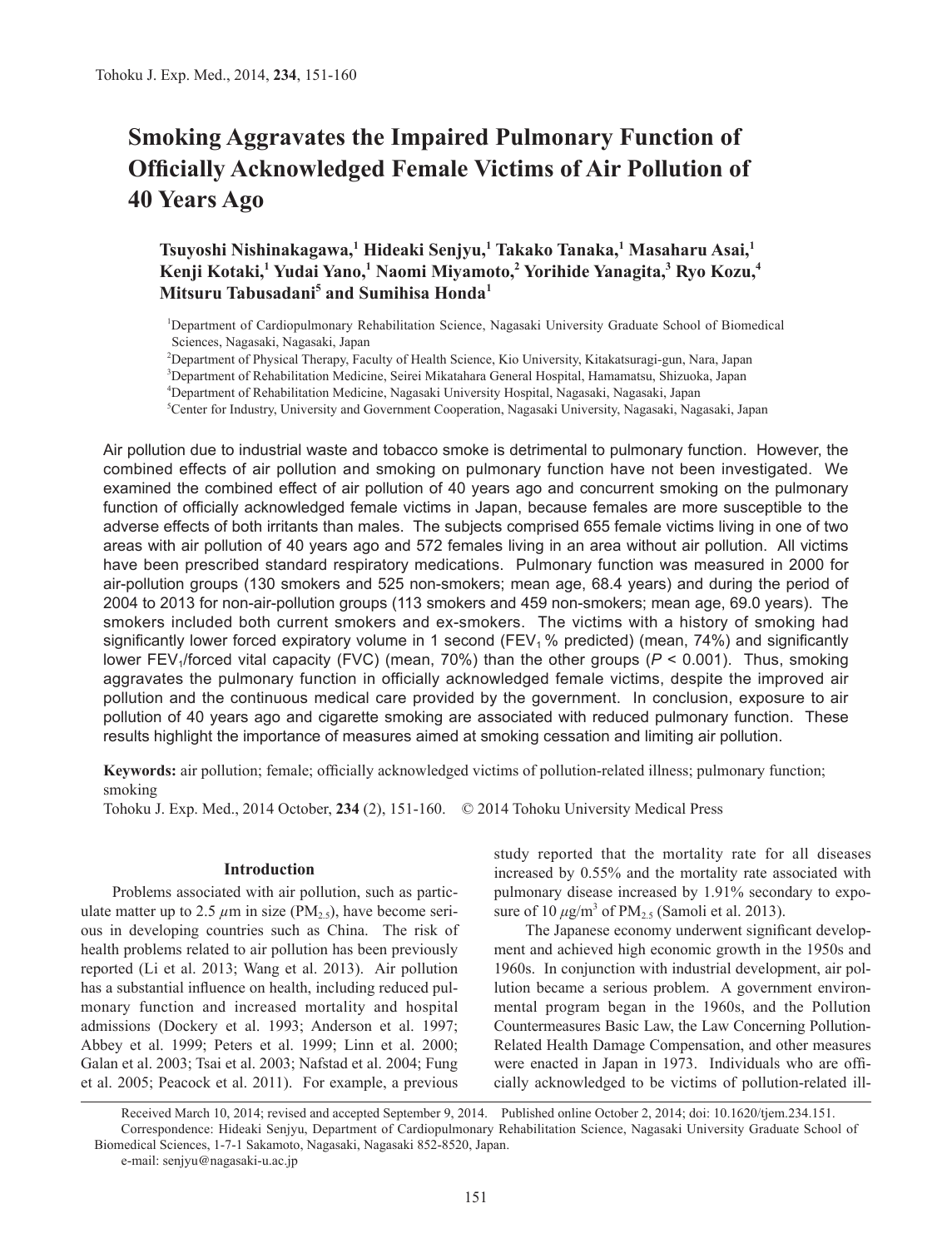ness qualify for treatment and compensation. However, even if air quality improves, there is evidence that respiratory function remains impaired (Tanaka et al. 2013; Yanagita et al. 2013).

The observed concentrations that are associated with eye, nasal, and throat irritation correspond to an estimated smoking concentration ( $PM<sub>2.5</sub>$ ) of about 4.4  $\mu$ g/m<sup>3</sup> (Junker et al. 2001). Smoking is a major factor that causes impairment in pulmonary function (Schroeder 2013), and mortality increases with the inhalation of passive smoke from only one smoker in a home (Hill et al. 2007). Thus, there is a need to investigate the influence of air pollution and smoking on pulmonary function from the viewpoint of preventing global health and socioeconomic problems. Furthermore, previous studies reported the influence of sex on the effects of air pollution (Kan et al. 2008) or smoking (Risch et al. 1993; Ben-Zaken Cohen et al. 2007; de Torres et al. 2009) and showed that females are more likely to be adversely affected than males. Thus, the health impairment caused by air pollution and smoking among females is a significant problem.

Tanaka et al. (2013) and Yanagita et al. (2013), in a longitudinal study, investigated respiratory function in nonsmoking, long-term, officially acknowledged victims of pollution-related illness. Normal lung function was not restored even after improvement in air quality. To date, the combined effects of air pollution of 40 years ago and smoking on pulmonary function has not been investigated. The objective of the present study was to investigate the detrimental effects of the combination of air pollution of 40 years ago and smoking history on the pulmonary function of officially acknowledged female victims of air pollution.

## **Methods**

#### *Study protocol and study population*

The present study is a retrospective cross-sectional analysis of pulmonary function in smokers (smoking group) and non-smokers (non-smoking group) with air pollution of 40 years ago and smoking group and non-smoking group without air pollution. The group of smokers included both current smokers and ex-smokers, based on the data collected in 2000 for air-pollution group and those collected during the period between 2004 and 2013 for non-air-pollution group. The subjects' ages ranged from 55 to 85 years at the time of data collection. The subjects with air pollution were officially acknowledged female victims living in Kurashiki and Kitakyushu areas, as detailed below. This study was conducted following approval by the Ethics Committee of the Graduate School of Biomedical Sciences at Nagasaki University.

## *Air-pollution group*

The air pollution group comprised 655 females working or living in one of the following areas with air pollution in Japan: the Mizushima area of Kurashiki, Okayama Prefecture, and the Kitakyushu area of Fukuoka Prefecture. The number of individuals in the smoking group was 130, and the number in the non-smoking group was 525. Fig. 1a shows a flow chart of the study subjects in the air-pollution group. The subjects were official victims of pollution-related illnesses from Mizushima and Kitakyushu areas that have a research partnership with Nagasaki University.

This study was conducted in 2009 using the records from medical examinations performed on the officially acknowledged victims of pollution-related illness in Kurashiki and Kitakyushu. All registered victims met the following conditions as determined by the Public Relief System of Kurashiki and Kitakyushu in accordance with the Pollution-Related Health Damage Special Measures Law (1969) and the Pollution-Related Health Damage Compensation Law (1973): (1) they resided or had spent time carrying out activities in an area specified as having significant air pollution (Table 1) and (2) they had been diagnosed with chronic bronchitis, asthma, or pulmonary emphysema by a respiratory physician from 1963 to 1988. In accordance with the Public Nuisance Countermeasures Law (1967), the registered victims were entitled to various forms of compensation, including a monthly consultation with a respiratory physician and annual assessment of respiratory symptoms by means of a detailed questionnaire and lung function testing. All victims were prescribed standard respiratory medications such as expectorants and bronchodilators.

## *Non-air-pollution group*

This group served as the control group. The non-air-pollution group comprised 572 females who, from 2004 to 2013, participated in an epidemiological investigation and Festival of Health in Nagasaki Prefecture, which is an area of Japan without air pollution. Fig. 1b shows a flow chart of the study subjects in the non-air-pollution group. The number of individuals in the smoking group was 113, and the number in the non-smoking group was 459. None of these individuals were receiving respiratory medication or undergoing consultations with a respiratory physician.

#### *Measurements*

We evaluated age, height, weight, body mass index, and smoking status. Vital capacity (VC), forced vital capacity (FVC), and forced expiratory volume in 1 second  $(FEV_1)$  were measured, and the  $FEV<sub>1</sub>/FVC$  ratio was calculated. These measurements were performed for the air-pollution groups in 2000 and for the non-air-pollution groups during the period of 2004 to 2013.

## *Spirometry measurements*

Pulmonary function of the air-pollution group was measured using an electronic spirometer (FUDAC 70; Fukuda Sangyo Inc., Chiba, Japan), and pulmonary function of the non-air-pollution group was measured using a different electronic spirometer (Autospiro AS-407/507; Minato Medical Science Co., Osaka, Japan). Quality control and calibration of all spirometry measurements were performed according to the recommendations using a Japanese industrial standard-certified spirometer. VC, FVC, and  $FEV<sub>1</sub>$  were measured in accordance with the guidelines of the American Thoracic Society (American Thoracic Society 1995). Measurements were repeated until at least three reproducible forced expiratory curves had been obtained.

#### *Air monitoring*

Air pollution in Mizushima, Kitakyushu, and Nagasaki was measured according to the levels of three important pollutants: sulfur dioxide  $(SO<sub>2</sub>)$ , nitrogen dioxide  $(NO<sub>2</sub>)$ , and suspended particulate matter (SPM). SPM is particulate matter with a diameter of 10 m or less that is suspended in the atmosphere. Levels of air pollutants have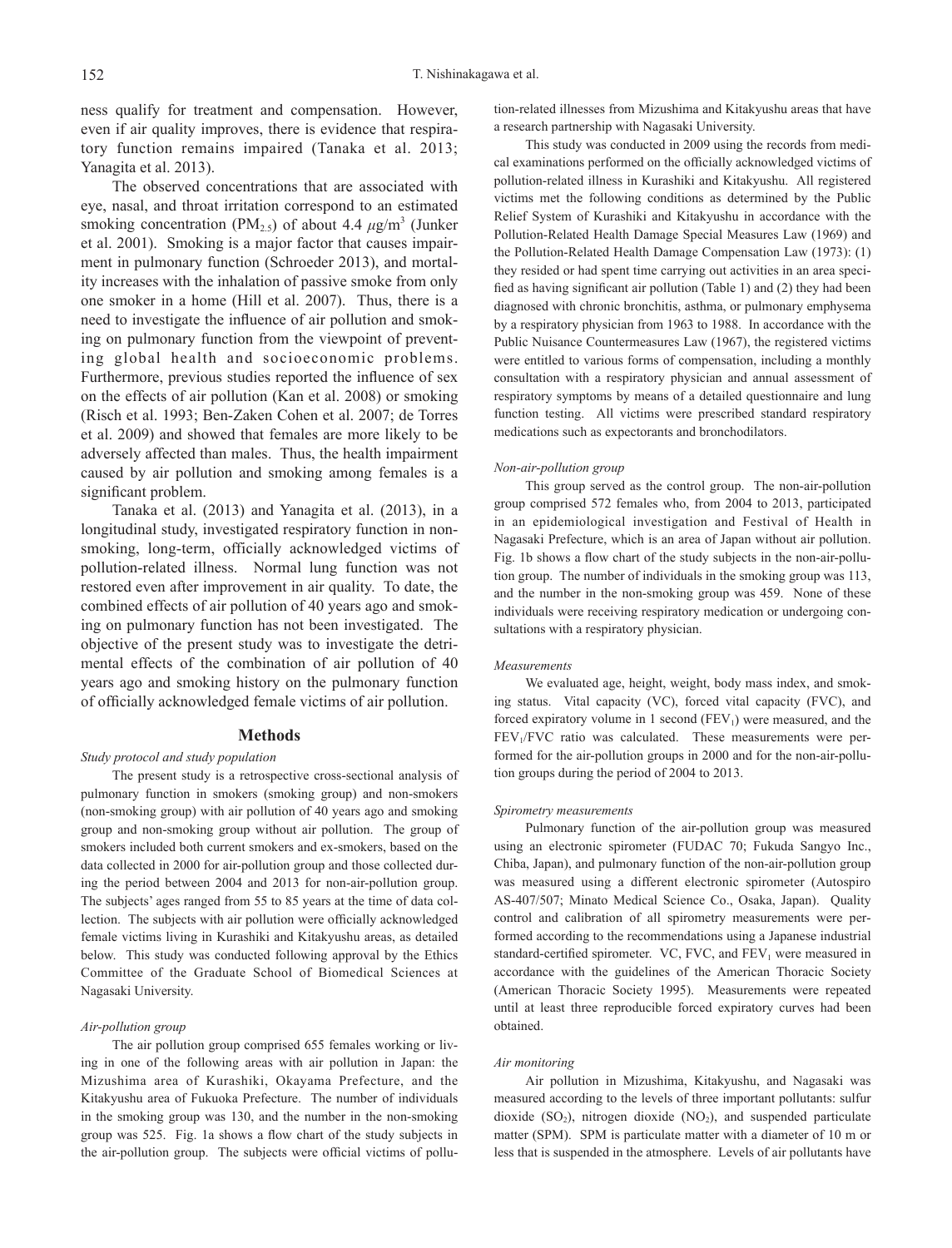

Fig. 1. Schematic representation of the study design.

b

a

a. Flow chart of the study subjects in the air-pollution group.

Overall 5,946 victims were considered for inclusion in this study. Those who were not able to undergo a follow-up survey, those who were younger than 65 years, and those with missing data were excluded. In total, 655 victims of pollution-related illness were included in this study.

b. Flow chart of the study subjects in the non-air-pollution group.

Overall 1,216 subjects were considered for inclusion in this study. Those who were younger than 55 years, those who were older than 85 years, and those with missing data were excluded. In total, 572 subjects living in Nagasaki prefecture were included in this study.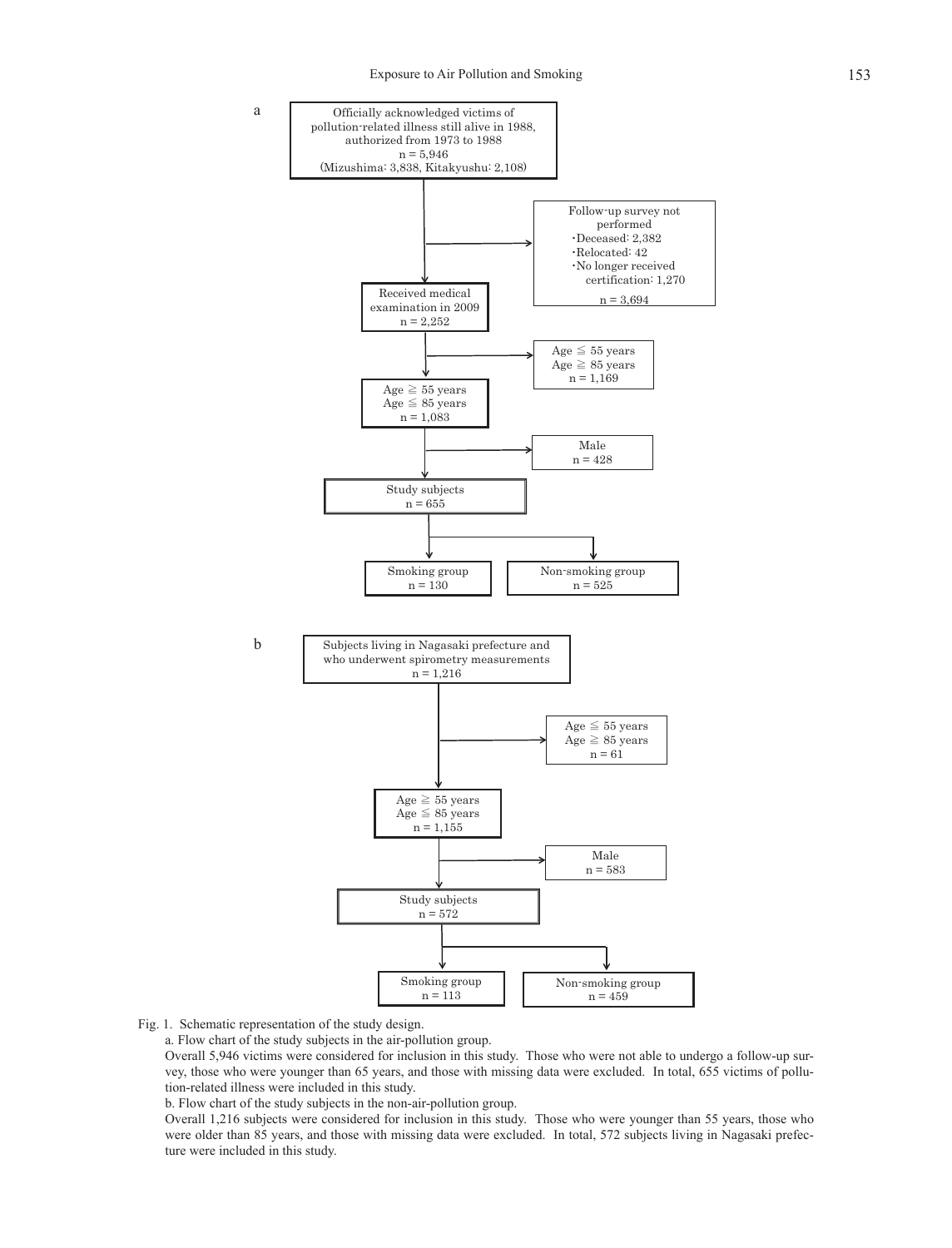Table 1. Time required for certification of exposure to air pollution.

| Illness             | a)        | b)        | C)        |
|---------------------|-----------|-----------|-----------|
| Chronic bronchitis  | 24 months | 48 months | 36 months |
| Asthma              | 12 months | 30 months | 18 months |
| Pulmonary emphysema | 36 months | 66 months | 52 months |

a) Individual who resided in a designated area prior to 1973.

b) Individual who did not reside in a designated area, but spent at least 8 hours per day in a designated area.

c) Individual who resided in a designated area, then relocated, but continued to work in a designated area for at least 8 hours per day.

|                   | From air-polluted area |                            | From non-air-polluted area |                            |
|-------------------|------------------------|----------------------------|----------------------------|----------------------------|
|                   | Smoking<br>$(n = 130)$ | Non-smoking<br>$(n = 525)$ | Smoking<br>$(n = 113)$     | Non-smoking<br>$(n = 459)$ |
| Age (years)       | $68.4 \pm 7.7$         | $68.3 \pm 7.2$             | $66.8 \pm 7.5**$           | $69.3 \pm 6.9$             |
| Height $(m)$      | $1.49 \pm 0.06$        | $1.49 \pm 0.07$            | $1.53 \pm 0.07*$           | $1.50 \pm 0.06*$           |
| Weight (kg)       | $54.0 \pm 10.9$        | $53.3 \pm 9.5$             | $54.1 \pm 9.8$             | $52.3 \pm 8.3$             |
| BMI $(kg/m2)$     | $24.4 \pm 4.5$         | $24.0 \pm 3.7$             | $23.0 \pm 3.7^*$           | $23.1 \pm 3.2^*$           |
| Diagnosed disease |                        |                            |                            |                            |
| CB                | $66(50.8\%)$           | 282 (53.7%)                |                            |                            |
| Asthma            | 62(47.7%)              | $240(46\%)$                |                            |                            |
| PE                | $2(1.5\%)$             | $3(0.3\%)$                 |                            |                            |

Table 2. Baseline characteristics of participants.

Values are presented as mean  $\pm$  standard deviation or numbers and percentages of subjects.

BMI, body mass index; CB, chronic bronchitis; PE, pulmonary emphysema.

\**P* < 0.05 compared with subjects from air-polluted area.

\*\**P* < 0.05 compared with non-smoking from non-air-polluted area.

been subject to environmental standards in Japan since 1972. The data were obtained from the air pollution office (comprising a general environmental air measurement office and a motor exhaust measurement office), which is part of the public supervision system, in each district. The level of air pollution in Mizushima was measured at 22 sites (http://kurashiki-taiki.jp/index.pl), in Kitakyushu at 19 sites (http://soramame.taiki.go.jp/MstItiranFrame.php?Pref=40), and in Nagasaki pollution levels were measured at 24 sites (http://gissv02. pref.nagasaki.jp/TaikiWeb/MainController). These measurements reflect the average annual value for air pollution in each area.

## *Statistical analysis*

The Kruskal-Wallis test was used after normality was determined using the Kolmogorov-Smirnov test. Bonferroni's multiple comparison method was performed as the post-hoc test. To evaluate the effects of concurrent air pollution and smoking, a two-way repeated analysis of variance was conducted for the existence of air pollution and smoking, respectively. We analyzed the scatter plots of age vs. FEV<sub>1</sub>. Spearman correlations were used to determine the relationship between age and  $FEV<sub>1</sub>$  in the air-pollution and non-air-pollution groups. Moreover, adjusted differences in  $\%$ FEV<sub>1</sub> between the air-pollution and non-air-pollution groups were analyzed using analysis of covariance (ANCOVA) with age as the covariate. All analyses were performed using the IBM SPSS Statistics package version 20.0, and differences were considered to be statistically significant at *P* < 0.05.

## **Results**

The clinical characteristics of the participants in this study are shown in Table 2. Data regarding the levels of  $SO<sub>2</sub>$ , NO<sub>2</sub>, and SPM in the air from 1969 to 2000 are shown in Figs. 2, 3 and 4. In 1968, the Air Pollution Control Law was enacted. In Mizushima, the  $NO<sub>2</sub>$  levels exceeded the acceptable level in 1970 and 1973. In Kitakyushu, the  $SO_2$ level exceeded the acceptable level in 1969. The  $NO<sub>2</sub>$  levels were above the acceptable level for all years from 1970 to 1974. The environmental level of  $SO_2$ ,  $NO_2$ , and SPM in Nagasaki prefecture was lower than the acceptable level.

Pulmonary function data were compared among the smoking group with pollution, non-smoking group with pollution, smoking group without pollution, and non-smoking group without pollution (Table 3). Significant differences were observed in the pulmonary functions among the four groups.

The smoking group with pollution had lower  $\%$ FEV<sub>1</sub> than the other groups  $(P < 0.001)$ . The non-smoking group with pollution had lower  $\%$ FEV<sub>1</sub> than both the smoking group and non-smoking group without pollution (*P* < 0.001) (Fig. 5). The smoking group and non-smoking group with pollution had lower  $FEV<sub>1</sub>/FVC$  than the smoking group and non-smoking group without pollution  $(P < 0.001)$ . The smoking group without pollution had lower  $FEV<sub>1</sub>/FVC$  than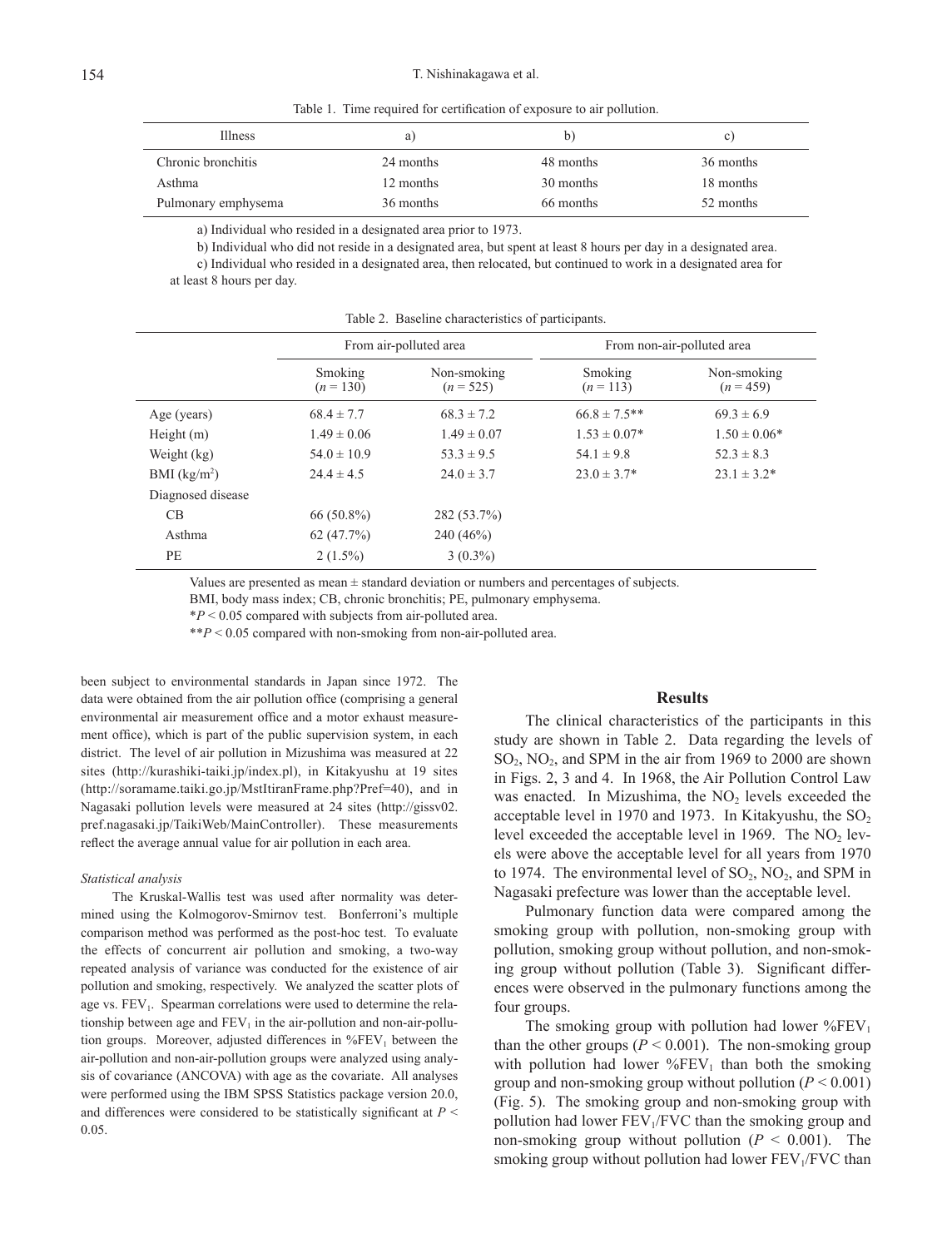

Fig. 2. Annual variations in air pollutant (sulfur dioxide) levels.

The air pollutant was sulfur dioxide  $(SO<sub>2</sub>)$ . The values of air pollution were measured at 21 sites in the Mizushima area, 19 sites in the Kitakyushu area, and 24 sites in the Nagasaki area. The horizontal line indicates the Environmental Quality Standards Regarding Air Pollution [40 parts per billion (ppb)]. Data at Kitakyushu in 1989 were not available. The measurement of SO<sub>2</sub> started in 1971 in Nagasaki.



Fig. 3. Annual variations in air pollutant (nitrogen dioxide) levels. The air pollutant was nitrogen dioxide (NO2). The values of air pollution were measured at 21 sites in the Mizushima area, 19 sites in the Kitakyushu area, and 24 sites in the Nagasaki area. The horizontal line indicates the Environmental Quality Standards Regarding Air Pollution. In 1973, the acceptable level was changed by the Air Pollution Control Law from 20 to 40 ppb. Data at Kitakyushu in 1989 were not available. The measurement of NO<sub>2</sub> started in 1974 in Nagasaki.

the non-smoking group without pollution  $(P \leq 0.01)$ . Furthermore, no significant difference in  $FEV<sub>1</sub>/FVC$  was observed between the smoking group and non-smoking group with pollution (Fig. 6). The smoking group with pollution had lower %VC than the other groups ( $P < 0.01$ ). Furthermore, no significant difference in %VC was observed in the non-smoking group with pollution and in the smoking and non-smoking groups without pollution (Fig. 7).

With respect to the interaction of air pollution and smoking, the combination of exposure to air pollution of 40

years ago and smoking showed significantly synergistic effects on %VC and %FEV<sub>1</sub> ( $P < 0.001$ ). However, this same combination did not significantly affect  $FEV<sub>1</sub>/FVC$ .

The results of the correlation analysis are given in Fig. 8a, b.  $FEV<sub>1</sub>$  was negatively associated with age in the airpollution group (unstandardized regression coefficient =  $-20$  ml/year,  $P \le 0.01$ ) and in the non-air-pollution group (unstandardized regression coefficient = −23 ml/year, *P* < 0.01). The ANCOVA results showed that exposure to air pollution was significantly related to %FEV<sub>1</sub> ( $P < 0.001$ ), with statistically significant differences between the air-pol-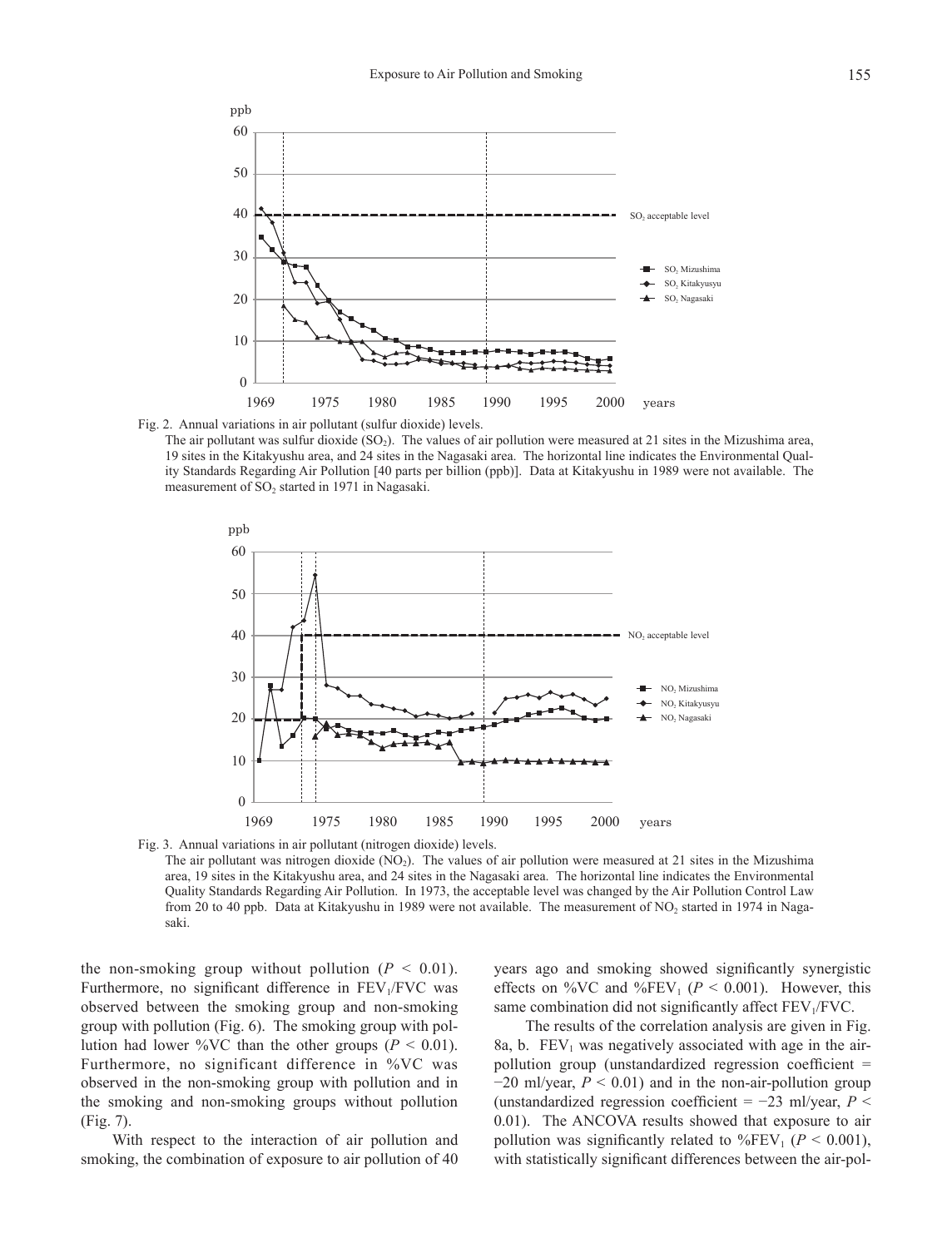

Fig. 4. Annual variations in air pollutant (suspended particulate matter) levels. SPM, suspended particulate matter. Data at Kitakyushu in 1989 were not available. The Environmental Quality Standards Regarding Air Pollution defined an appropriate environmental level of SPM as  $\leq 100 \ \mu g/m^3$ . The environmental level of SPM in all areas was lower than the Environmental Quality Standards Regarding Air Pollution. The measurement of SPM started in 1982 in Mizushima and in 1978 in Nagasaki.

Table 3. Pulmonary function of participants.

|                                | From air-polluted area |                            | From non-air-polluted area |                          |              |
|--------------------------------|------------------------|----------------------------|----------------------------|--------------------------|--------------|
|                                | Smoking<br>$(n=130)$   | Non-smoking<br>$(n = 525)$ | Smoking<br>$(n=113)$       | Non-smoking<br>$(n=459)$ | $P$ value    |
| $FEV_1$ (mL)                   | $1,382 \pm 465*$       | $1,501 \pm 465*$           | $1.863 \pm 464$            | $1,779 \pm 383$          | ${}_{0.001}$ |
| $\%$ FEV <sub>1</sub> (% pred) | $74 \pm 24*$           | $85 \pm 25*$               | $95 \pm 19$                | $99 \pm 17$              | ${}_{0.001}$ |
| $FEV1/FVC$ (%)                 | $70 \pm 11$ **         | $71 \pm 11$ **             | $77 \pm 8$                 | $80 \pm 7*$              | ${}_{0.001}$ |
| $\%VC$ ( $\%$ pred)            | $91 \pm 23*$           | $99 \pm 22$                | $101 \pm 15$               | $99 \pm 16$              | ${}_{0.001}$ |
| $\%$ FVC ( $\%$ pred)          | $93 \pm 23$            | $96 \pm 23$                | $97 \pm 16$                | $98 \pm 17$              | n.s.         |

Values are presented as mean  $\pm$  standard deviation.

FEV<sub>1</sub>, forced expiratory volume in 1 second; %FEV<sub>1</sub>, FEV<sub>1</sub> % predicted; %FVC, forced vital capacity % predicted; FEV<sub>1</sub>/ FVC, forced expiratory volume % in 1 second; %VC, vital capacity % predicted.

\**P* < 0.05 compared with other groups.

\*\**P* < 0.05 compared with subjects from non-air-polluted area.

lution and non-air-pollution groups.

## **Discussion**

We found that exposure to long-term air pollution remarkably reduced pulmonary function by the synergistic effect of the combination of exposure to air pollution and smoking, despite the fact that air pollution has improved and continuous medical care has been provided by the national government for 40 years.

The exposure to air pollution reduced the  $\%$ FEV<sub>1</sub> in this study. The non-smoking group with pollution had lower  $\%$ FEV<sub>1</sub> than did the smoking group without pollution  $(P \leq 0.001)$ . Thus, exposure to air pollution appears to reduce the  $\%$ FEV<sub>1</sub> to a greater extent than does a history of smoking. In this connection, exposure to  $SO_2$ ,  $NO_2$ , and  $PM_{10}$  was significantly correlated with a decrease in  $FEV_1$ (Schikowski et al. 2005; Forbes et al. 2009). Furthermore,

despite the improvement in the air pollution, the lung function did not recover in officially acknowledged victims of pollution-related illness (Yanagita et al. 2013). The present study supports the findings of previous studies.

Furthermore, the combination of exposure to smoking and air pollution was associated with lower  $%FEV<sub>1</sub>$  than was exposure to only air pollution, and a synergistic effect of air pollution and smoking was shown. Taylor (2010) reported that exposure to tobacco smoke was the factor with the strongest influence on the development of chronic obstructive pulmonary disease. Lung inflammation and symptoms of disease became increasingly severe with higher amounts of exposure (Taylor 2010). Some reports have indicated that smoking with air pollution is significantly more closely correlated with decreased  $FEV<sub>1</sub>$  than not smoking with air pollution (Schindler et al. 2001; Qian et al. 2005). It is thought that the  $\%$ FEV<sub>1</sub> is reduced to a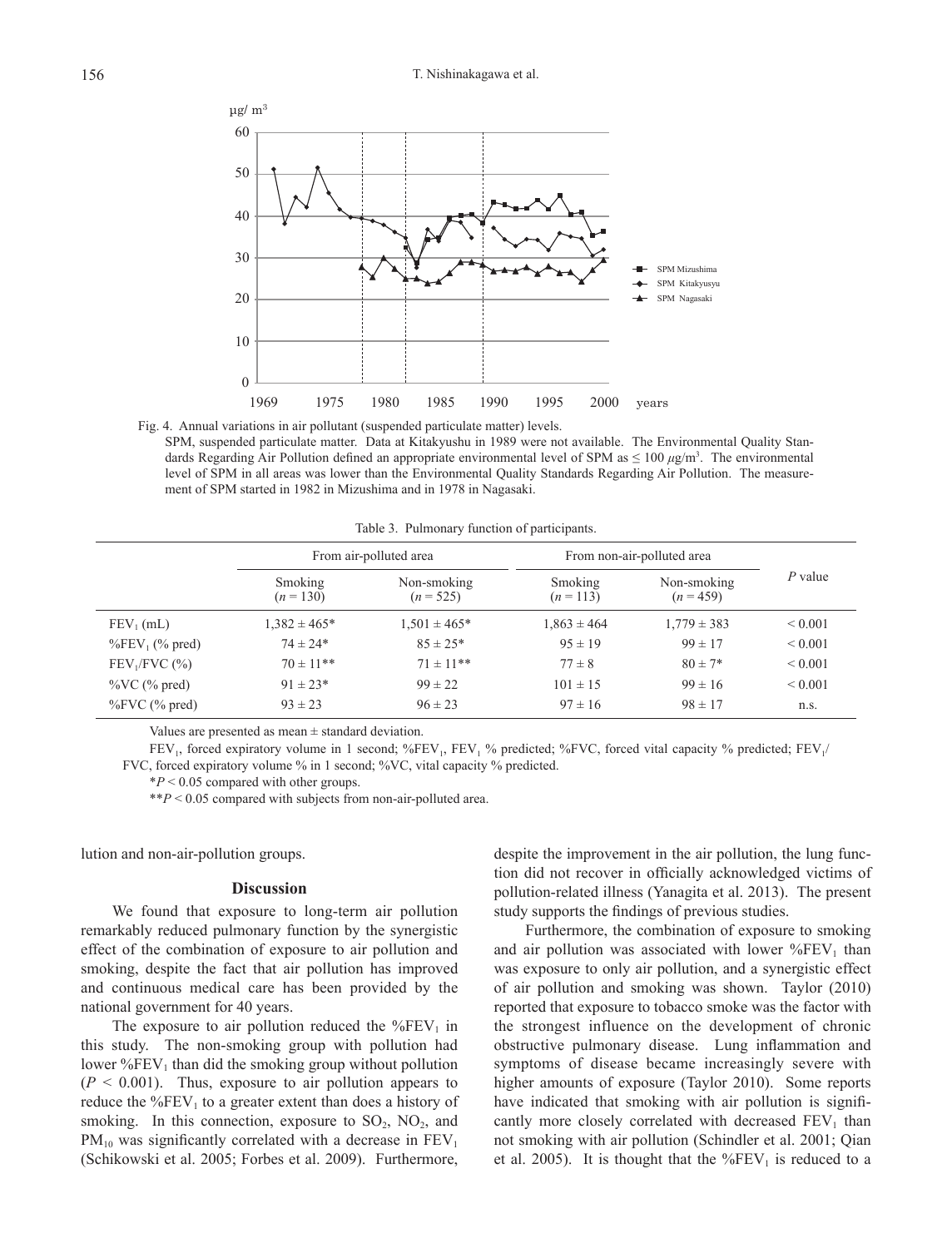

Fig. 5. Data grouped according to smoking status with or without exposure to air pollution. The Kruskal-Wallis test was conducted to evaluate the difference in %FEV<sub>1</sub>. Bonferroni's multiple-comparison method was performed as the post-hoc test. The smoking group with pollution had a lower  $\%$ FEV<sub>1</sub> than did the other groups (*P*  $< 0.001$ ). The non-smoking group with pollution had a lower %FEV<sub>1</sub> than did both the smoking and non-smoking groups without pollution ( $P < 0.001$ ). FEV<sub>1</sub>, forced expiratory volume in 1 second; %FEV<sub>1</sub>, FEV<sub>1</sub> % predicted.



Fig. 6. FEV<sub>1</sub>/FVC data grouped according to smoking status with or without exposure to air pollution. The Kruskal-Wallis test was conducted to evaluate the difference in FEV<sub>1</sub>/FVC. Bonferroni's multiple-comparison method was performed as the post-hoc test. The smoking and non-smoking groups with pollution had a lower  $FEV<sub>1</sub>/$ FVC than did the smoking and non-smoking groups without pollution  $(P < 0.001)$ . The smoking group without pollution had a lower FEV<sub>1</sub>/FVC than did the non-smoking group without pollution  $(P < 0.01)$ . FVC, forced vital capacity;  $FEV<sub>1</sub>$ , forced expiratory volume in 1 second;  $FEV<sub>1</sub>/FVC$ , forced expiratory volume % in 1 second.

greater extent with the combination of exposure to air pollution and smoking than with exposure to only air pollution because the influence of the combination of exposure to air pollution of 40 years ago and smoking showed significantly synergistic effects.

The exposure to air pollution reduced the  $FEV<sub>1</sub>/FVC$ ratio in this study. Exposure to air pollution was associated with a lower  $FEV_1/FVC$  than was exposure to smoking ( $P \leq$ 0.001). Forbes et al. (2009) indicated that exposure to  $SO_2$ ,  $NO<sub>2</sub>$ , and SPM is significantly correlated with decreased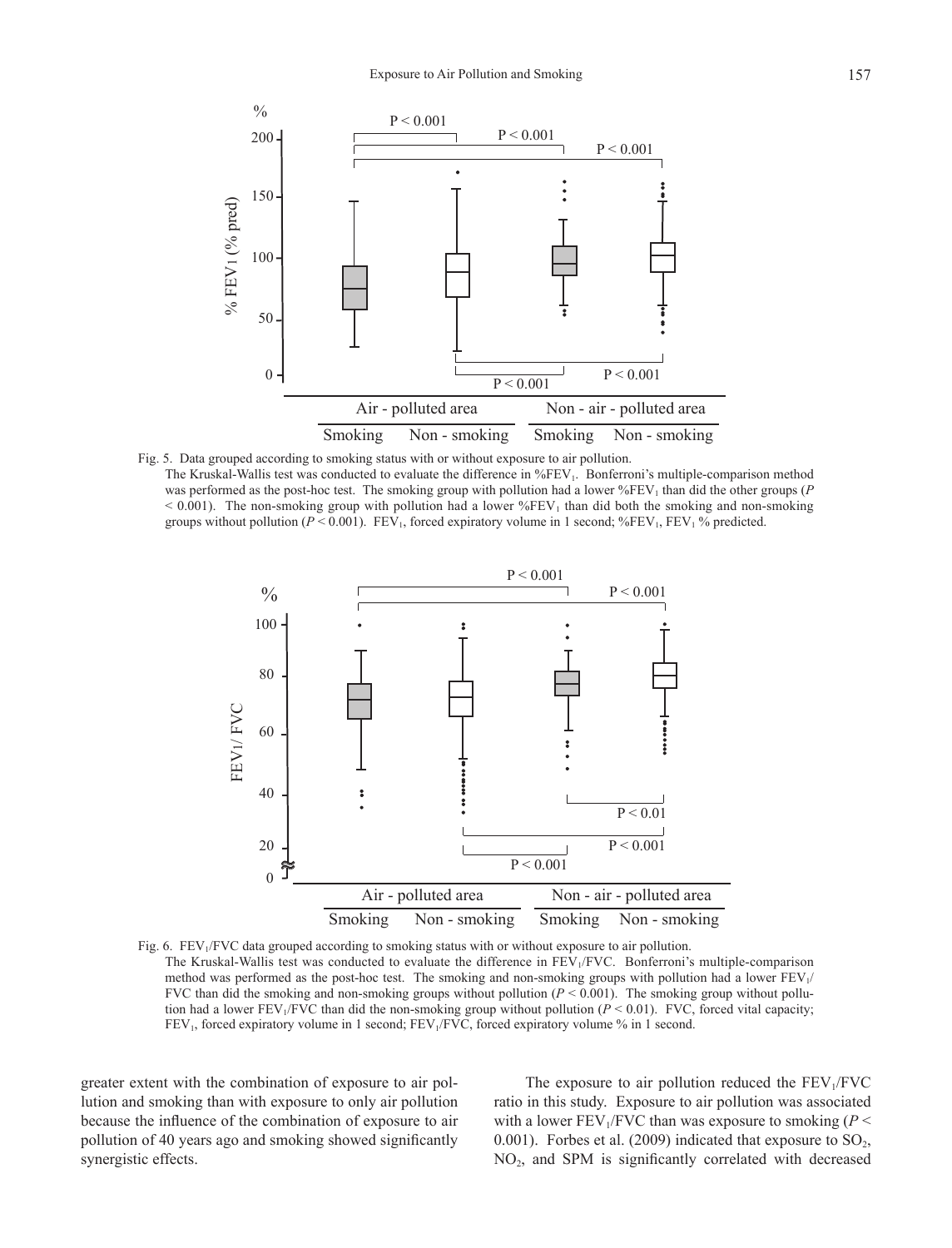

Fig. 7. %VC data grouped according to smoking status with or without exposure to air pollution. The Kruskal-Wallis test was conducted to evaluate the difference in %FEV<sub>1</sub>. Bonferroni's multiple-comparison method was performed as the post-hoc test. The smoking group with pollution had a lower %VC than did the other groups (*P* < 0.01). VC, vital capacity; %VC, VC % predicted.

 $FEV<sub>1</sub>/FVC$ . Schikowski et al. (2005) also reported that long-term exposure to air pollution decreased  $FEV<sub>1</sub>/FVC$ ,  $FEV<sub>1</sub>$ , and FVC. Furthermore, larger decreases in pulmonary function occur with higher amounts of exposure (Schikowski et al. 2005). These findings suggest that the influence of air pollution on  $FEV<sub>1</sub>/FVC$  is stronger than smoking alone without pollution. However, the precise amount of smoking could not be determined in this study.

The combination of exposure to smoking and air pollution was associated with a lower %VC, and a synergistic effect of air pollution and smoking was shown in this study. Our findings suggest that %VC does not decrease in nonsmoking group exposed to air pollution. Our findings also suggest that %VC decreases to a greater degree with the combination of exposure to air pollution and smoking. Moreover, among previous studies on the influence of air pollution, many have evaluated FVC, but none have evaluated VC. However, the present study suggests that %VC may also decrease by the synergistic effect of air pollution and smoking.

The combination of exposure to smoking and air pollution was not associated with lower %FVC in this study. Some reports have indicated that smoking with pollution is more significantly correlated with decreased FVC compared to non-smoking with pollution (Qian et al. 2005; Forbes et al. 2009). Our findings suggest a negative influence of the synergistic effect of smoking after air pollution exposure on the %FVC.

However, subjects in the air pollution groups exhibited lower  $%FEV<sub>1</sub>$ ,  $FEV<sub>1</sub>/FVC$ , and FVC than did subjects who had not been exposed to air pollution. We consider that the lower  $\%$ FEV<sub>1</sub>, FEV<sub>1</sub>/FVC, and FVC in the air pollution groups may have been caused by the high environmental

levels of  $SO_2$  and  $NO_2$  from 1970 to 1975 in Kitakyushu and Mizushima.

The smoking group exhibited lower  $FEV<sub>1</sub>/FVC$  than did the non-smoking group in the non-air-polluted area  $(P \leq$ 0.01). Taylor (2010) reported that exposure to tobacco smoke was the factor with the strongest influence on  $FEV<sub>1</sub>/$ FVC. The present study also suggests that exposure to smoking negatively affects lung function.

Air pollution caused by rapid economic development is an international problem among the developing countries within Asia today. A very important finding of this study is the harmful effects sustained by continuing to smoke in such an environment. Moreover, 40 years after air pollution had improved, it was shown that pulmonary function was not restored even when regular medical treatment was administered. Smoking is a factor that further worsens respiratory function, and our findings further support the recommendation against smoking. Limitations of this study include the fact that only the subjects' smoking history was examined and that the precise amount of smoking could not be determined. Furthermore, exposure to passive smoking and the presence of symptoms could not be determined.

In conclusion, exposure to air pollution of 40 years ago and cigarette smoking are associated with reduced pulmonary function, in spite of continuous medical care guaranteed by the national government for 40 years. This study demonstrates that concurrent smoking enhances the detrimental effect of air pollution on pulmonary function and highlights the importance of measures aimed at smoking cessation and limiting exposure to air pollution.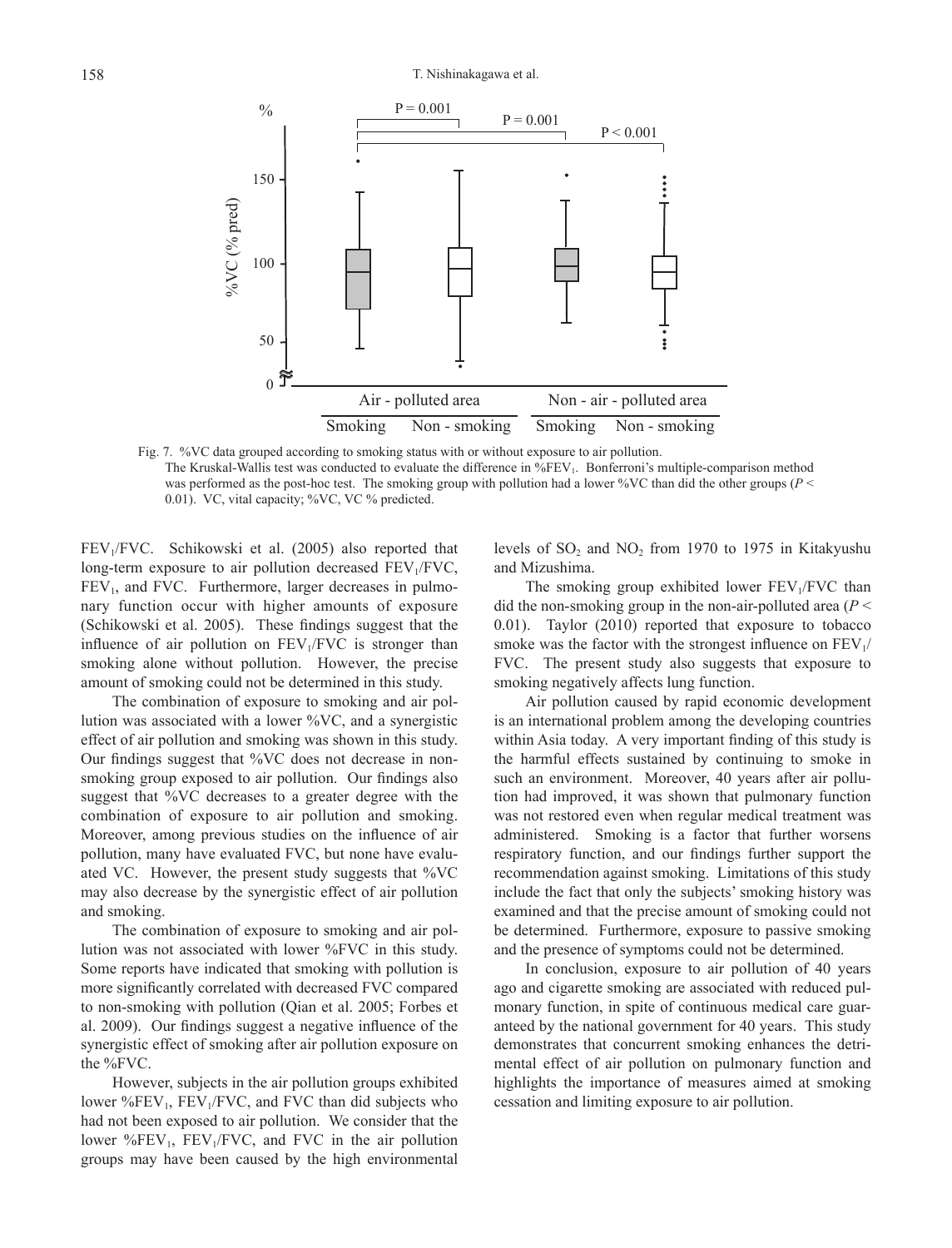

Fig. 8. Age-dependent decrease in  $FEV<sub>1</sub>$ .

(a) Scatter plots of age vs. FEV<sub>1</sub> in the air-pollution group. (b) Scatter plots of age vs. FEV<sub>1</sub> in the non-air-pollution group.

## **Acknowledgments**

This project was funded by the Environmental Restoration and Conservation Agency in Japan. We thank the study participants, technical staff, administrative support team, and co-workers for their help. This study was supported by the Foundation for Environmental Rehabilitation and Redevelopment of Mizushima, City of Kitakyushu, and Mizushima-Kyodo Hospital. In addition, we are grateful to Sue Jenkins, Ph.D., Associate Professor at the School of Physiotherapy and Exercise Science, Curtin University for her help in reviewing this manuscript.

## **Conflict of Interest**

The authors declare no conflict of interest.

## **References**

Abbey, D.E., Nishino, N., McDonnell, W.F., Burchette, R.J.,

Knutsen, S.F., Lawrence Beeson, W. & Yang, J.X. (1999) Long-term inhalable particles and other air pollutants related to mortality in nonsmokers. *Am. J. Respir. Crit. Care Med*., **159**, 373-382.

- American Thoracic Society (1995) Standardization of Spirometry, 1994 Update. *Am. J. Respir. Crit. Care Med.*, **152**, 1107-1136.
- Anderson, H.R., Spix, C., Medina, S., Schouten, J.P., Castellsague, J., Rossi, G., Zmirou, D., Touloumi, G., Wojtyniak, B., Ponka, A., Bacharova, L., Schwartz, J. & Katsouyanni, K. (1997) Air pollution and daily admissions for chronic obstructive pulmonary disease in 6 European cities: results from the APHEA project. *Eur. Respir. J*., **10**, 1064-1071.
- Ben-Zaken Cohen, S., Pare, P.D., Man, S.F. & Sin, D.D. (2007) The growing burden of chronic obstructive pulmonary disease and lung cancer in women: examining sex differences in cigarette smoke metabolism. *Am. J. Respir. Crit. Care Med.*, **176**, 113-120.
- de Torres, J.P., Cote, C.G., Lopez, M.V., Casanova, C., Diaz, O., Marin, J.M., Pinto-Plata, V., de Oca, M.M., Nekach, H., Dordelly, L.J., Aguirre-Jaime, A. & Celli, B.R. (2009) Sex differences in mortality in patients with COPD. *Eur. Respir. J*.,